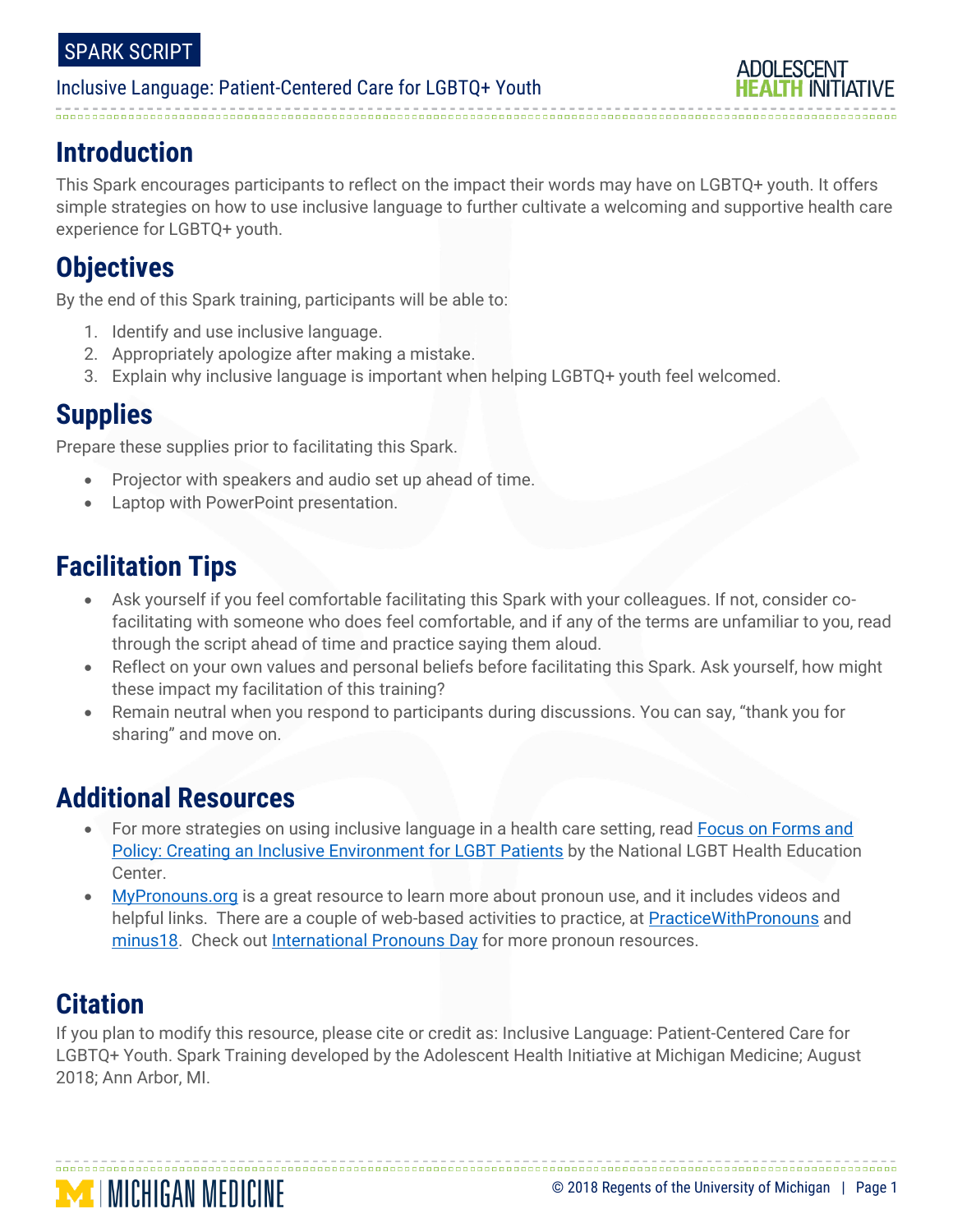





# $\Box$  1 – TITLE SLIDE

#### **Introduce yourself/yourselves.**

Today we are going to do a 15-minute mini-training, also called a Spark. In this Spark we are going to explore how the words we use when interacting with lesbian, gay, bisexual, transgender, and queer or questioning youth can either make someone feel welcome in our health center or deter them from accessing health care.

# $2 -$  LGBTQ+ SPARK SERIES

Today's Spark on inclusive language is part of a four-part series on providing patient-centered care for LGBTQ+ youth. Sparks are short, and they don't cover all of the information about a topic. These four Sparks are the tip of the iceberg, and they're meant to "spark" thinking and discussion. We can all commit to learning more on our own outside of today and recognize that learning is a lifelong process.

Also, it's helpful to remember that each of us has a gender identity and a sexual orientation. The topics we are discussing may have personal relevance to the people sitting in this room. When we discuss these issues, let's do our best to be respectful.

# $\frac{1}{2}$  3 – LGBTQ+ 101

As a refresher, here are the basics.

The LGBTQ+ umbrella can include many identities, and the acronym has a plus sign at the end of it to remind us that there are many identities that are not mentioned here, like intersex and asexual. The terms Lesbian, Gay, and Bisexual refer to who a person is attracted to, or their sexual orientation. The term Transgender refers to a person's gender identity, or how they feel and perceive their own gender. The term Queer usually refers to sexual orientation, though some people use the term "Genderqueer" to describe their gender identity. And Questioning is like it sounds – someone is questioning either their gender identity or their sexual orientation.

# $\Box$  4 – LGBTO+ 101

**MINICHIGAN MEDICINE** 

A helpful concept to remember is that gender identity and sexual orientation are not the same. A person's sense of their gender is not related to who they are attracted to.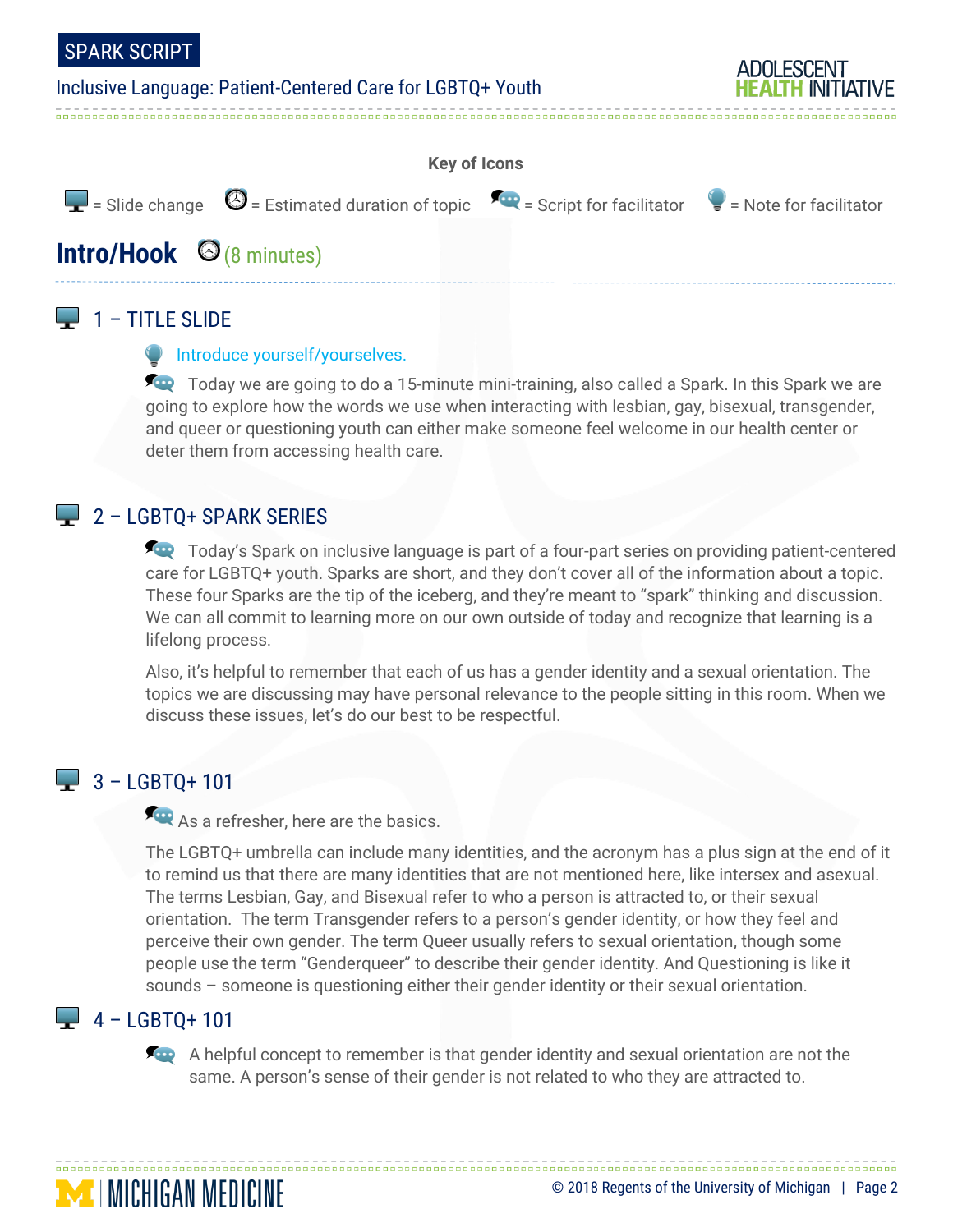# 5 - SUPPORTING LGBTQ+ YOUTH

While many LGBTQ+ youth report being treated with disrespect and harassment as a result of their identities, they can be resilient and thrive – especially when they're supported by the adults in their lives. Learning how to effectively and humbly interact with LGBTQ+ youth can go a long way to help all of our patients feel respected and supported.

# $\Box$  6 – MEET REY

For the next few minutes, we are going to follow a hypothetical patient named Rey through a visit to their health center. Rey is the patient's chosen name and they identify as non-binary, which means not exclusively masculine or feminine. Rey's pronouns are they/them/theirs. Adolescents who identify as non-binary often have a chosen name and pronouns that fit their identity other than their birth name.

As I read through Rey's scenario, you'll hear me use the pronouns "they, them, and theirs" to describe Rey. The singular "they" is not something most people were taught in school, and it can take time to learn and use consistently. We'll practice this in this Spark.

## $\Box$  7 – MEET REY

Rey has had a painful earache for the past week. Rey's mother is at work and texts Rey that they need to call the doctor to see if they can get an appointment. Rey is nervous, because they haven't been to the doctor alone yet, but their ear is really hurting and so they say to themselves, "You can do this!" and they call the clinic.

# $\Box$  8 – CALL CENTER

When Rey calls to make their appointment, the call center staff person assumes she is talking to a young man. So she asks Rey, "How may I help you, sir?" Even though these greetings are often considered a polite way to speak with a patient, how a person sounds or looks may not align with how they identify. We know that Rey identifies as non-binary, meaning that they neither identify as a man or a woman. What could the call center staff person say instead?

Allow a moment for participants to share their ideas.

# $\Box$  9 – CALL CENTER

**MINICHIGAN MEDICINE** 

Gendered words and phrases like sir, ma'am, young man, and young lady are commonly used. However, they are not necessary to maintain politeness or communicate your message. For example, in this scenario, the call center staff person can simply use a positive tone and say, "How may I help you?"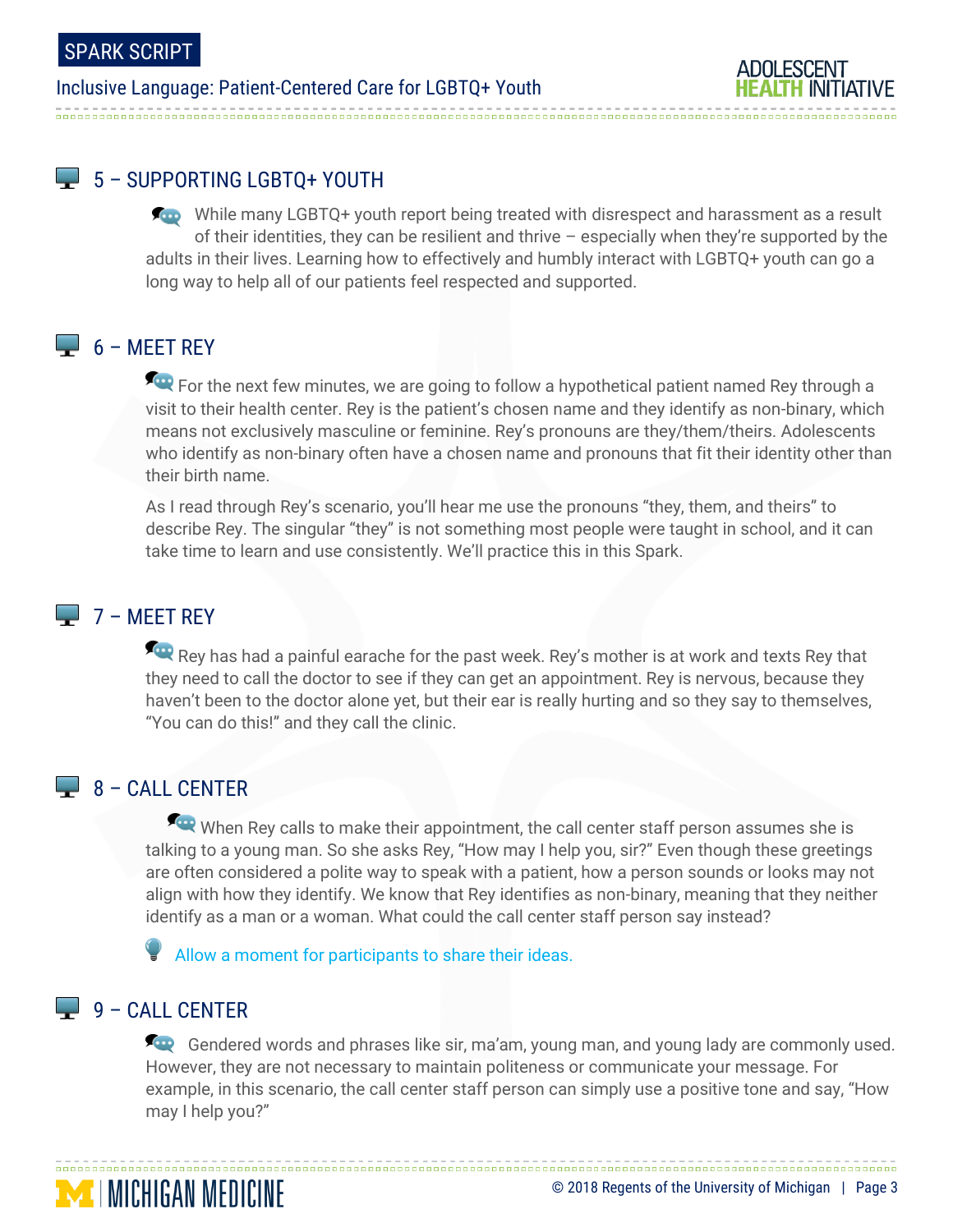# $\Box$  10– FRONT DESK

When Rey goes to the clinic, they check in at the front desk. The staff person cannot find their record, so she asks Rey, "What is your real name?" While this may seem like a harmless question, it can be hurtful, because asking for their "real" or even "legal" name implies that their chosen name is not valid. How could the front desk person rephrase this question?

Allow a moment for participants to share their ideas.

# $\Box$  11 – FRONT DESK

The front desk person can say "Could your record be under a different name?" or "For billing" purposes, can you tell me the name that is on your health insurance?"

## **12 - GENDER-RELATED FIELDS IN MICHART**

Electronic health records can help remind us of a patient's chosen name, pronouns, and gender identity, which allows us to use the correct name and pronouns when we interact with patients. MiChart highlights these fields at the top of a patient's chart. As you can see on this slide, Rey's chosen name (MiChart calls it "preferred name") is highlighted in yellow on the top left of their chart. Their pronouns and gender identity are highlighted in yellow in the middle at the top of their chart. In MiChart, you can hover your mouse over the highlighted pronoun and gender identity text to reveal more information, as shown by the white box.

## **13 – MEDICAL ASSISTANT**

The medical assistant checks the chart for a chosen name before calling Rey back into the clinic. He uses Rey's name consistently throughout their interactions and wants to make sure the nurse and provider are using the patient's preferred name as well. So before they enter the room to meet Rey, he tells them, "Don't forget, he goes by the name Rey." It's great that the medical assistant takes the initiative to ensure Rey is addressed with their chosen name. At the same time, he misgenders Rey by using the pronoun "he." What could the medical assistant say instead?

Allow a moment for participants to share their ideas.

## $\Box$  14 – MEDICAL ASSISTANT

**MINICHIGAN MEDICINE** 

The medical assistant can use the patient's correct pronoun that was found in MiChart by saying, "They go by the name Rey." He can also remove the pronoun and say, "This patient goes by the name Rey." Using a patient's pronouns at all times helps us practice using the correct pronouns and reinforces the use of these pronouns among our clinical team.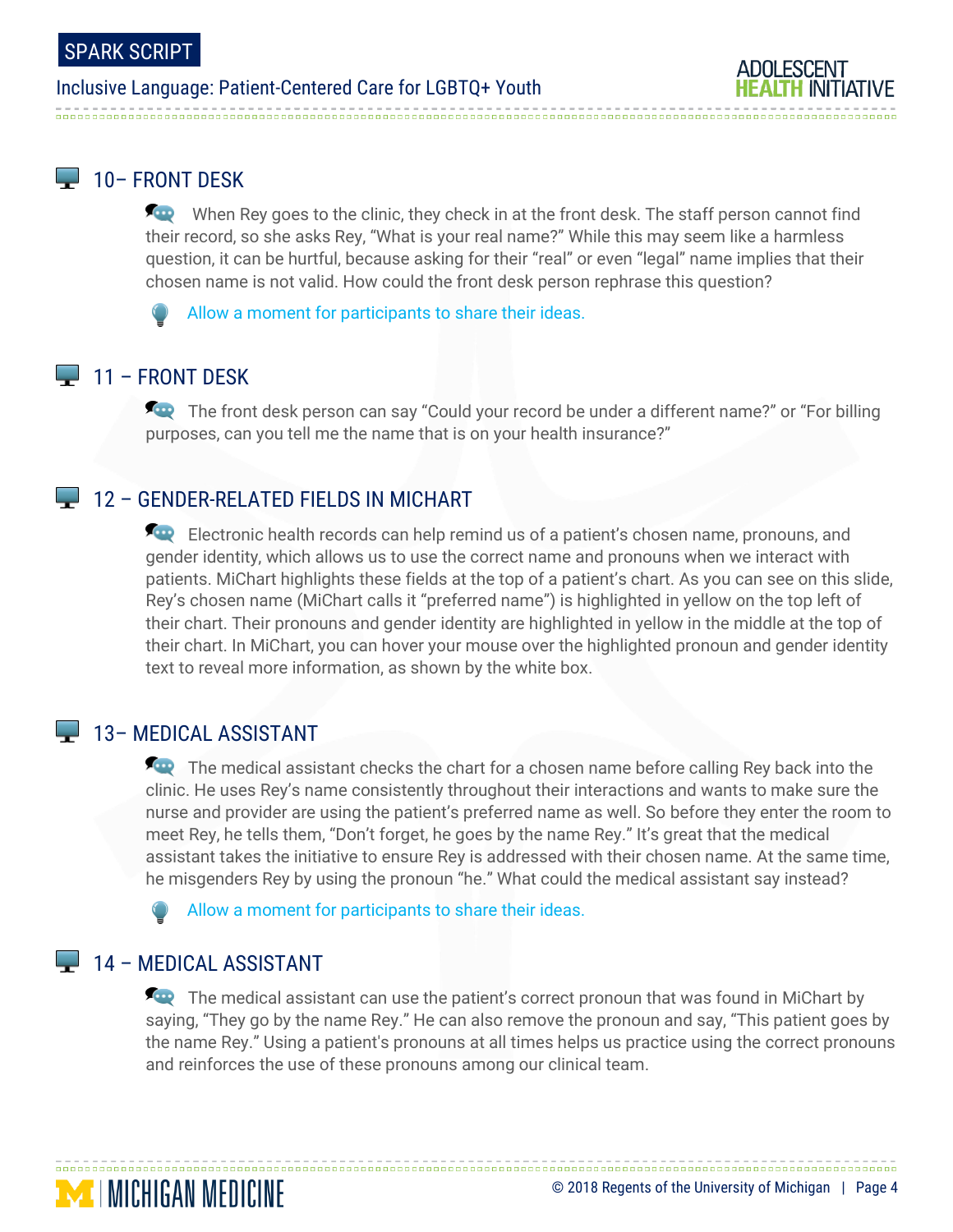# $\Box$  15 – DOCTOR

When the doctor comes into the exam room, she wants to make sure she understands Rey's gender identity. She asks, "How do you describe your gender identity and sexual orientation?"

When Rey responds that they identify as non-binary and queer, the doctor isn't quite sure she understands what that means.

# $\Box$  16 – DOCTOR

So she asks, "If you feel comfortable sharing, can you tell me what that means to you?" By being open and respectful when asking these questions, she communicates to Rey that she cares and that she wants to affirm Rey's identities. Some patients may not be comfortable sharing, and that's okay, too.

Before we move on, do you think there could be anything problematic about the doctor asking these questions?

#### **Pause for responses.**

# $\Box$  17– DOCTOR

The questions the doctor asked are appropriate if they directly relate directly to a patient's visit. However, since Rey is there for an earache, and the doctor is already aware of Rey's pronouns from their chart, then these questions aren't necessary. It seems like the doctor meant well and was kind, but we shouldn't ask patients about their gender identity or sexual orientation simply to satisfy our curiosity. Knowing when it's appropriate or important to ask – and when it's not – can vary a little by the person, but a good rule is that we should only discuss these identities with a patient if it relates directly to their care or if they bring it up themselves.

# $\Box$  18 – MAKING A MISTAKE

Throughout Rey's visit, we saw health professionals make some mistakes in their interactions with Rey. This is probably not the first time Rey has been spoken to in ways that devalue their identity. Even though health professionals may be well-intentioned and committed to creating a safe space for LGBTQ+ youth, these mistakes can add up and be hurtful. Experiences like these may prevent patients like Rey from seeking care or being open about their health care needs.

# **19 - APOLOGIZING APROPRIATELY**

If we make a mistake, a sincere and brief apology is the best way to move forward. If you use the incorrect pronoun or name, you can simply say, "I'm sorry, I meant to say…" and then insert the correct pronoun and/or name. It is best to accept responsibility, apologize, and move forward instead of over-apologizing, which can make the situation more uncomfortable for the patient.

# **Key Concepts** (4 minutes)

**MENIGAN MEDICINE** 

#### © 2018 Regents of the University of Michigan | Page 5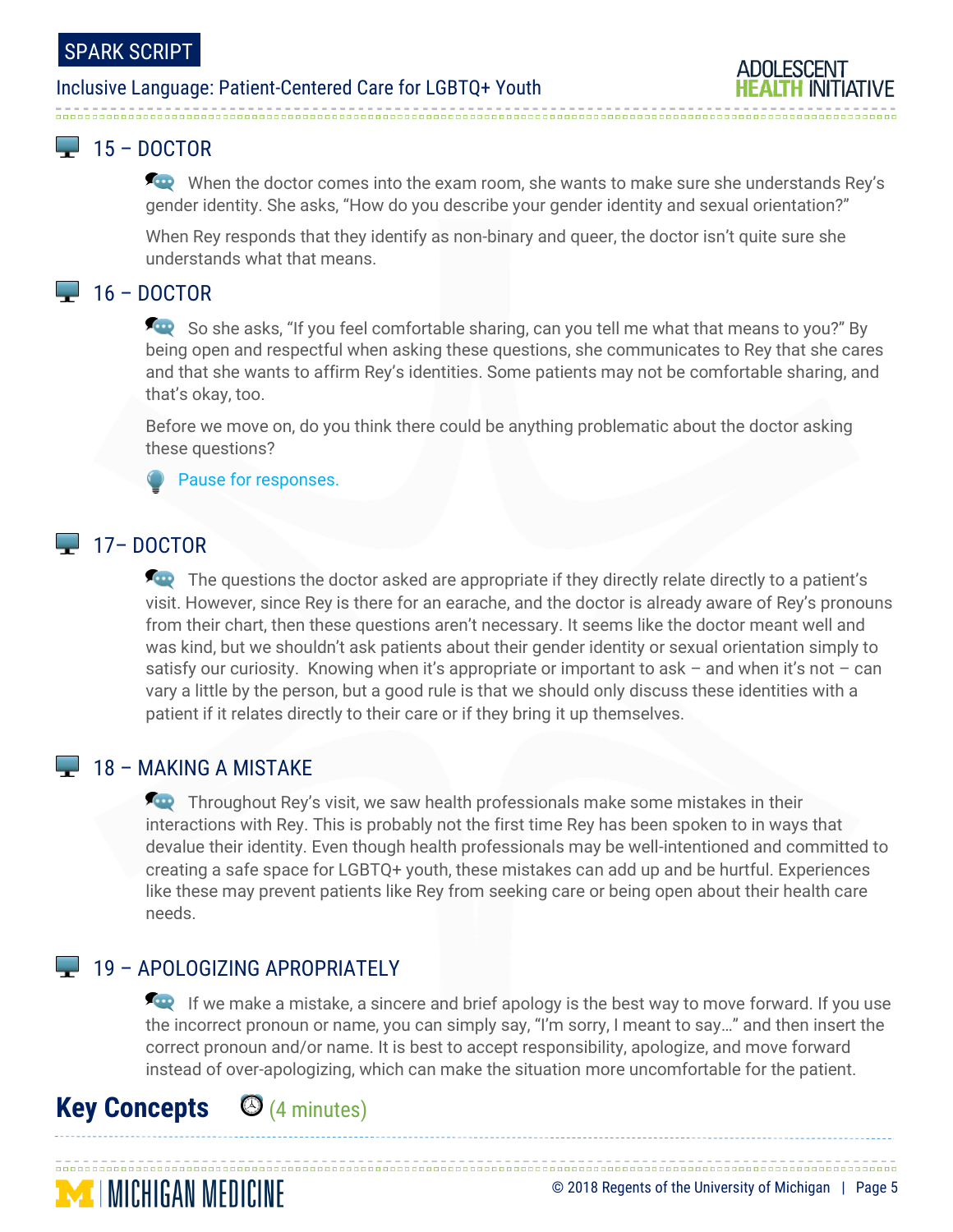## $\Box$  20 – 6 TIPS FOR USING INCLUSIVE LANGUAGE

Now we are going to review six strategies for using inclusive language when caring for LGBTQ+ youth. We can start by using a nonjudgmental tone of voice and body language. This can help patients feel comfortable with us. What's an example of unwelcoming body language?

Pause for responses. [Possible responses may include: speak loudly or too fast, look away, back away, cross our arms, roll our eyes.]

What might be the impact on LGBTQ+ youth if we have unwelcoming body language or tone?

Pause for responses. [Possible responses may include: make a patient less likely to return for care, prevent a patient from speaking honestly with us about their health needs, hurt a patient's feelings.]

A warm tone and body language can help a patient feel supported and heard while discussing potentially sensitive issues with us.

## $\Box$  21 – 6 TIPS FOR USING INCLUSIVE LANGUAGE

Next, we want to avoid assumptions about the gender identity, sexual orientation, and health behaviors of our patients. For example, this could include assuming a young man is heterosexual and asking him if he has a girlfriend, instead of using a gender-neutral term like partner. It could also mean asking a woman what form of birth control she uses. What assumptions might this convey?

Possible responses include assuming the patient has heterosexual sex, or has sex at all.

## $22 - 6$  TIPS FOR USING INCLUSIVE LANGUAGE

We also want to avoid gendered language like sir, ma'am, young man, or young lady. As we discussed during Rey's scenario, MiChart now makes it easy to view a patient's chosen name and pronouns. You can also make sure you have a workflow for collecting this information.

If relevant, have discussion here about workflow.

#### $\mathcal{L}_{\mathcal{A}}$ 23 – 6 TIPS FOR USING INCLUSIVE LANGUAGE

**MICHIGAN MEDICINE** 

Accept Next, we need to use a patient's chosen name and pronouns at all times. This includes when we're speaking with a patient or about them  $-$  for example, when coordinating a patient's care with a colleague as we saw in the scenario.